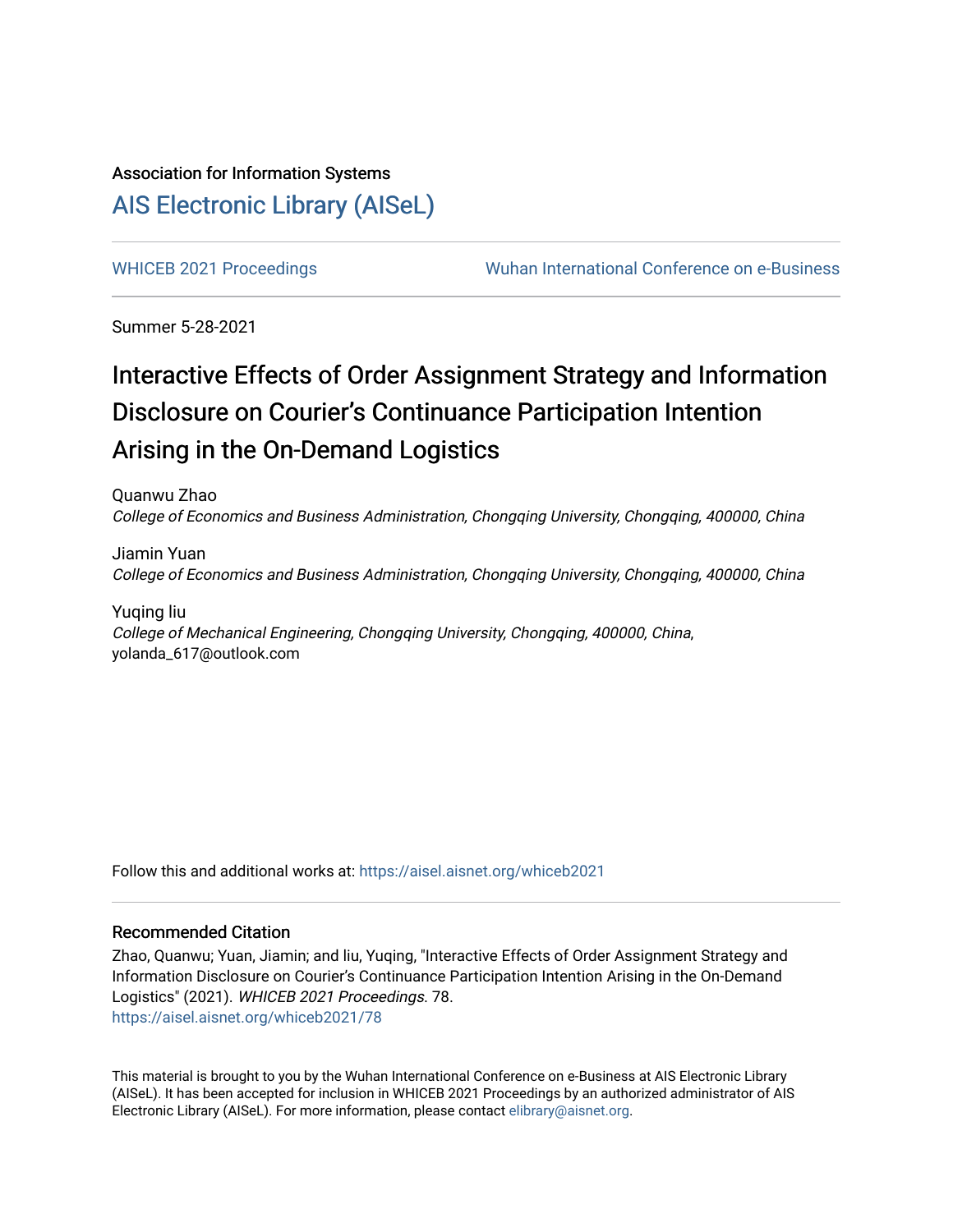## **Interactive Effects of Order Assignment Strategy and Information Disclosure on Courier's Continuance Participation Intention Arising in the On-Demand Logistics**

*Quanwu Zhao<sup>1</sup> , Jiamin Yuan<sup>1</sup> , Yuqing liu2\**

1. College of Economics and Business Administration, Chongqing University, Chongqing, 400000, China

2. College of Mechanical Engineering, Chongqing University, Chongqing, 400000, China

Abstract: The application of crowdsourcing in logistics is a revolutionary change of urban distribution. The on-demand logistics is one of the typical crowdsourcing logistics modes which is popular in China since 2008, the demand volume of Chinese on-demand logistics was about 18.5 billion in 2019 with annual rate of growth about 37.6%, and the average annual growth rate in recent five years was 73.7%, the market scale reached 131.3 billion yuan with annual rate of growth about 33.8%, and due to the impact of Covid-19, the demand of on-demand logistics is increasing significantly, and the requirement for convenience and personalized services is changing sharply, the accelerating iteration of on-demand logistics patterns causes a downward trend of delivery income that it's difficult for the platform to balance the operation cost and labor motivation from the perspective of revenue. The prior research in crowdsourcing logistics focuses on the influence of continuance participation intention from the perspectives of external and internal incentive. However, incentive researches are unsuitable for current background of the downwards trend of delivery income comlpetely. And the characteristics of instability, unsafety and unfairness of couriers occupation which were reported by social news not only the reasons of high turnover rate and mismatching of supply-demand, but also point to the problem of management mechanisms such as incentive mechanism, order mechanism and information mechanism.

 As our knowledge, platform mechanism influence couriers' daily tasks immediately but the related researches are absent in crowdsourcing logistics, especially considering the order receiving and completing which is the first concern of courier, order mechanism and information mechanism will influence the order receiving and completing directly. Order mechanism means platform assigns orders to courier, it's the guarantee of matching supply and demand (couriers and orders), as well as the full coverage of the orders. There are different order assignment strategies, from the perspective of the human resources, evaluating performance and seting grades is common strategy, grades is the principles for orders assignment priority to encourage employees with good service quality to stay. In order to guarantee the timeless, some platforms will assign orders from perspective of space. This research summarized the two kinds of order assignment strategies as performance-priority strategy and distance-priority strategy. In performance-priority order assignment strategy, the courier will get an evaluation grade and differentiated orders assignment priority according to their total number of completed orders, total milage, punctuality rate, praise rate and other indicators. The distance-priority order assignment strategy sends orders to the neighboring courier according to the distance from the orders and the stores, and give priority to the closer courier.

 Information mechanism provides platform labor with assistance, which focuses on the information content of user interface that disclosure by platform. The quantity and accuracy of the information have significant influence on users' intention and behavior, and the richness of information content as an important dimension of information characteristics affects the information receivers' behavior immediately. Therefore, according to the operation information in Chinese on-demand logistics platform, this research summarized the information content and conclude two levels of information disclosure in on-demand logistics: one is overall layout information, the number of orders and courier, location layout and real-time traffic information; the other one is individual specific information, order details (distribution revenue goods category, merchant location and time requirements of each order) and transportation capacity details (the level and ranking of

1

<sup>\*</sup> Corresponding author. Email[: yolanda\\_617@outlook.com](mailto:yolanda_617@outlook.com) (Yuqing Liu)